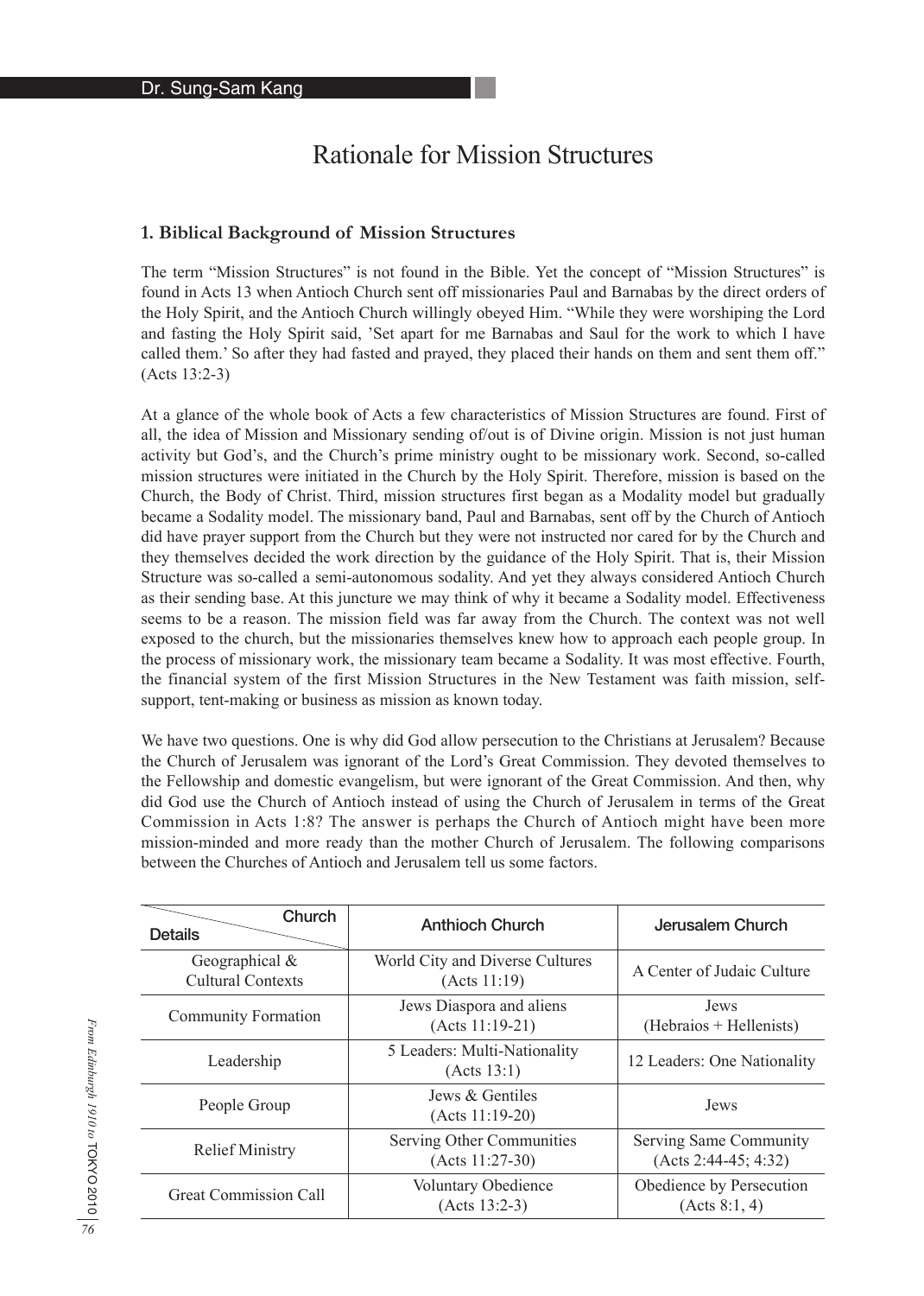In conclusion of this section, we see 'Mission Structure' in the book of Acts began as 'Modality' and gradually became semi-autonomous 'Sodality'. God used both 'Modality' and 'Sodality' as His means for world evangelism from the New Testament era.

## **2. Historical Development of Mission Structures**

The missionary passion of the Early Church in the New Testament was fervent as we saw in the book of Acts. After persecution the Christians scattered all over the world and made disciples of Christ and established churches wherever they went. Even under the severe persecution under the power of the Roman Empire, the Christians had lived as missionary models and marched on preaching the Gospel of Jesus Christ.

However, the Church of God has not always been obedient to the Great Commission. And God has given missionary hearts to the people of God in Christian history. For an example, William Carey (1761-1834) wrote a thesis, An Enquiry into the Obligation of Christians to use Means for the Conversion of the Heathens (1792). Four months later after his thesis presentation, the Baptist missionary Society (BMS) was formed and he was sent out to India in June, 1793. When Carey said the phrase "Means for the Conversion of the Heathens", he meant Mission Structures to have been used by God for the Great Commission. Indeed his team was used very effectively. In modern history of Christian mission, the majority of most influencial Mission Structures are sodality mission agencies. To mention a few there are the Baptist Mission Society (BMS), the China Inland Mission (CIM=OMF), the Sudan Interior Mission (now called Serving In Mission=SIM), the Africa Inland Mission (AIM), Wycliffe Bible Translators(WBT), etc in the Global North.

In the Global South, there are hundreds of emerging mission structures today such as COMIBAM in Latin America, Evangelical Mission Society (EMS) in Africa, etc. The Korea World Missions Association (KWMA) has more than one hundred fifty member mission agencies including both denominational and interdenominational mission structures such as Korea International Mission (now transmuted to Global Partners=GP), Global Mission Fellowship (GMF), University Bible Fellowship (UBF) and Campus Ministry International (CMI, graciously separated from UBF), Global Mission Society (GMS), Christian Campus Crusade (CCC), Pauline Mission (PM) etc. Many denominational mission agencies have become sodality structures which are semi-autonomous such as the Global Mission Society (GMS, Presbyterian Hapdong), KMS (Koshin Mission Society), PMS (Presbyterian Mission Society), Korean Baptist Mission Society (KBMS), etc. In Korea's case, the trend is for most denominational missions to become sodalities.

In conclusion of this section we find that Ralph Winter insists in his thesis, "The Two Structures of God's Redemptive Mission," that the most effective way of world evangelism is partnership between the two structures of mission modality and sodality. Therefore these two Mission Structures ought to work together to finish the remaining tasks for His Kingdom and His Glory.

### **3. Korean Case Studies For Mission Structures**

In the case studies of Mission Structures in the Korea World Missions Association among 150 member agencies there are only 15 denominational missions (modalities) of which about 1/3 of them became semi-autonomous mission sodality structures. And the rest of them are also seeking ways to transmute sodality structures. Why? Because sodality structures are more effective than modality structures. For instance, Global Mission Society (GMS) of the missionary arm of the Presbyterian Church of Korea (Hapdong) which has sent over 2100 missionaries to 90 countries, used to be directly under the PCK (Hapdong) headquarters as one of the 24 commissions. Every commission's leadership and its members' term of one year service expires. One cannot expect specialty nor policy continuity in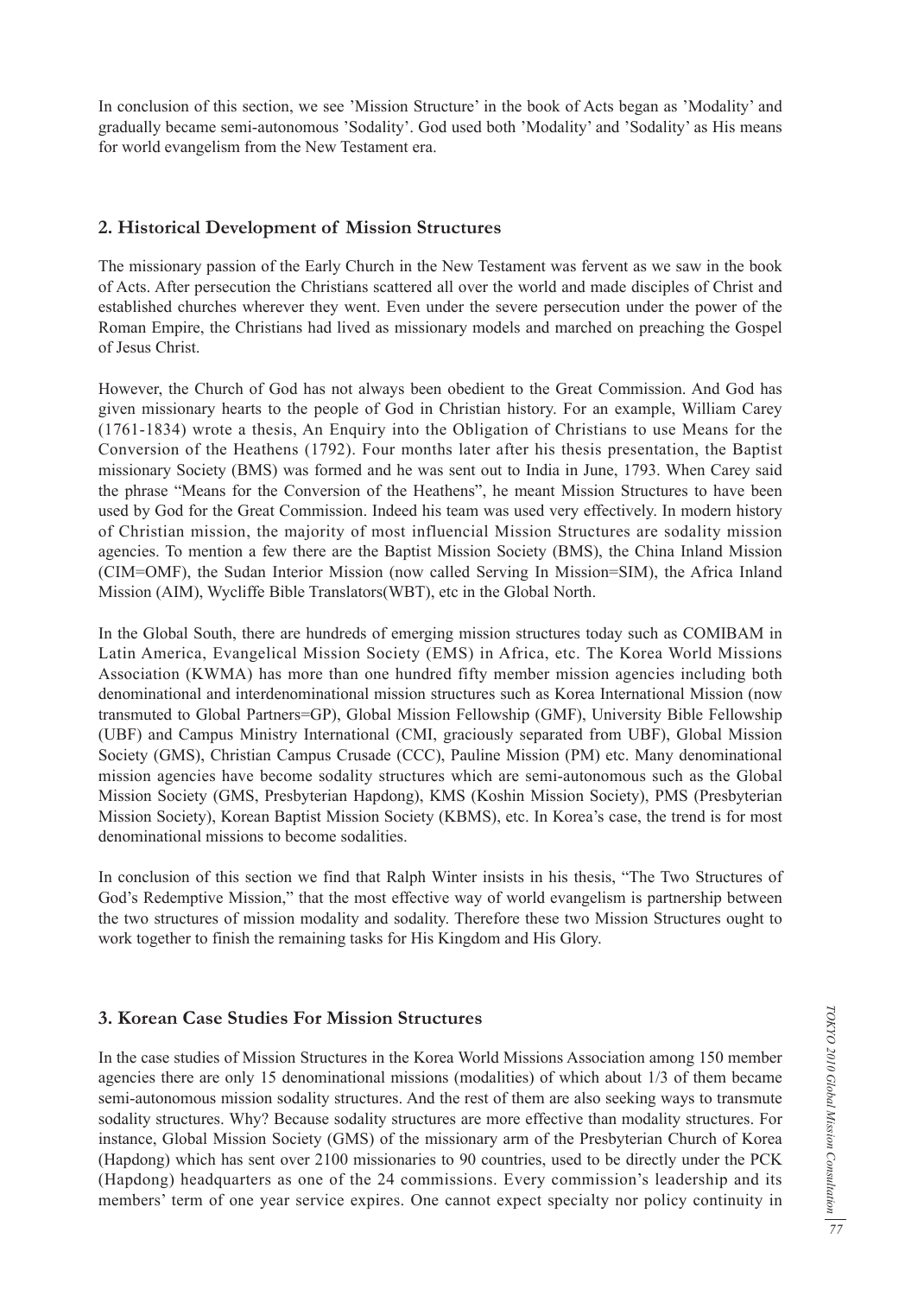mission. This kind of mission modality structures of PCK (Hapdong) began in 1907 and discontinued and GMS came into being in 1991.

The Korea World Missions Association has been trying to develop its member mission structures as healthy as possible for 20 years. And the year 2010 is a memorial year of 125 years of the Gospel of Jesus Christ in Korea. In this case study, I would like to share what and how God has been working through and in Korean Churches and mission structures for world mission as follows.

1) Statistics of Korean Missionaries (1980~2009)

| Year    | Ratio between Korean Christians and Missionaries                 |
|---------|------------------------------------------------------------------|
| 80's    | $6,250:1$ (Missionary 1,600 & Christians 10 Million)             |
| 90's    | 4,669:1 (Missionary 2,570 & Christians 12 M)                     |
| June 94 | 3,636:1 (Missionary 3,300 & Christians 12 M)                     |
| 1996    | 2,726:1 (Missionary 4,402 & Christians 12 M)                     |
| 2008    | 716:1 (Missionary 19,413 & Christians 13.9 M, 125 Denominations) |
| 2009    | 680:1 (Missionary 20,840 & Christians 13.9 M of 2008)            |

### **<Table 1> Ratio between National Christians and Missionaries**

#### **<Table 2> Annual Growth Rate of Korean Missionaries**

| Year      | <b>Growth Rate</b> |
|-----------|--------------------|
| 1979-1996 | 4,633%             |
| 1990-1992 | 56.6%              |
| 1992-1994 | 27%                |
| 1994-1996 | 34.5%              |
| 1996-2008 | $341\%$            |

#### **<Table 3> Number of Countries and Nations Korean Missionaries Serving**

| Year      | <b>Number of Countries</b> |
|-----------|----------------------------|
| 1979      | 26 Nations                 |
| 1994      | 119 Nations                |
| 1996      | 138 Nations                |
| 2008      | 168 Nations                |
| 2009      | 169 Nations                |
| 1992-1994 | 27%                        |
| 1994-1996 | 34.5%                      |
| 1996-2008 | 341%                       |

#### **<Table 4> Annual Statistics of Korean Mission Movements**

| Year | <b>Missionaries</b> | <b>Increased</b> | $Growth$ (%) | <b>Agencies</b> | <b>Nations</b> |
|------|---------------------|------------------|--------------|-----------------|----------------|
| 1974 | 24                  | 10               | 10           |                 |                |
| 1979 | 93                  | 69               | 287.5        | 21              | 26             |
| 1982 | 323                 | 230              | 247.3        | 47              | 37             |
| 1986 | 511                 | 188              | 58.2         | 89              | 47             |
| 1988 | 1,280               | 769              | 150.5        | 92              | 72             |
| 1990 | 1,645               | 365              | 28.5         | 74              | 87             |
| 1992 | 2,576               | 931              | 56.6         | 90              | 105            |
| 1994 | 3,272               | 696              | 27.0         | 118             | 119            |
| 1996 | 4,402               | 1130             | 34.5         | 113             | 138            |
| 1998 | 5,948               | 1546             | 35.1         | 127             | 145            |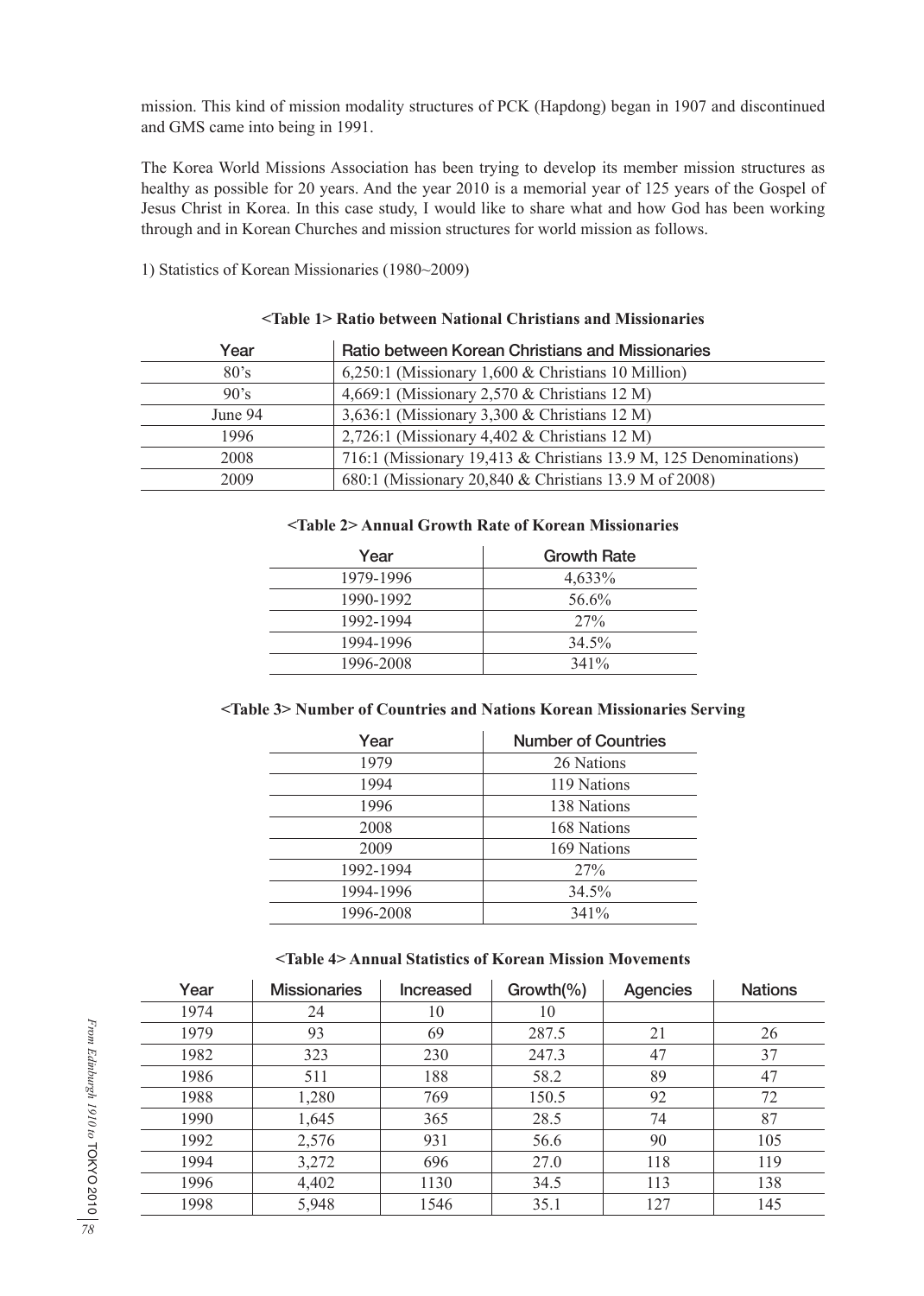| 1999 | 7,841          | 1893 | 31.8 | 130 | 156        |
|------|----------------|------|------|-----|------------|
| 2000 | 8,208          | 367  | 4.7  | 136 | 162        |
| 2001 | 9,514          | 1306 | 15.9 | 136 | 162        |
| 2002 | 10,646         | 1132 | 11.9 | 166 | 163        |
| 2003 | 11,614         | 968  | 9.1  | 108 | 143        |
| 2004 | 12,159         | 545  | 4.7  | 100 | 13 Regions |
| 2005 | 13,318(14,086) | 1159 | 9.5  | 134 | 13 Regions |
| 2006 | 14,896(16,616) | 1578 | 11.8 | 189 | 173        |
| 2007 | 17,697(18,625) | 2801 | 18.8 | 254 | 168        |
| 2008 | 19,413(20,503) | 1716 | 9.7  | 168 |            |
| 2009 | 20,840(22,130) | 1427 | 7.4  | 256 | 169        |

### **<Table 5.> Major Missionary Sending Churches in the World**

| No            |                   |       |        |       |        |               |
|---------------|-------------------|-------|--------|-------|--------|---------------|
| $\sim$ ountry | $T$ $C_A$<br>AGU. | India | Korea  | UK    | ∠anada | <b>Brazil</b> |
| Missionary    | 64,084            | ,064  | 20,840 | 8,164 | 7,001  | 5,801         |

### **2) Mission Consultation and Missionary Forums**

 Since 1990, KWMA has held five times of National Consultation on the World Evangelization, once every 4 years. At the same time 5 times of Nationwide Mission Conferences since 1990 for the purpose of revitalizing Korean Churches into the Great Commission Awakening. The 5th NCOWEV will be held on June 30-July 3, 2010 in Seoul, Korea. The main theme of NCOWEV is "Mission Korea, Blessed Korea" (Is 46:9)

 Since 2001, KWMA has held 10 times of Annual Missions Leader's Forum of which many issues and trends of mission have been dealt with. And we have Annual Mission Leaders' Forum declaration paper.

#### **3) Training Programs and Continuing Education Programs**

 KWMA operates 'Missionary Care School'. Two terms (one term consists 8 weeks) a year. It's curriculum includes Missions Administration, Mission Financial system, Missionary Total-care System, Crisis Management Service System. This school opens mainly for mission executives and home office workers. Also we have a combined pre-field Missionary training program and a continuing education program for the home assigned missionaries.

#### **4) Major Supportive Organizations and Movements**

- a. Korean Missionary Kids Education and Development(KOMKED),
- b. AAP, CPM, and Frontier Mission
- c. Missionary Counseling Center
- d. Mission Research & Development
- e. Crisis Management Services (for contingency)
- f. Target2030 Movement
- g. MT2030 Movement
- h. Other necessary supportive organizations

#### **5) Appraisal/Evaluation System for Mission Structues**

 The following forms of 'Appraisal or Evaluation System for Mission Structures' has been formed after 2 years discussion and finally in 2004 a draft for it was made. The main purpose of this evaluation system is to encourage and make a healthy mission structures. We have been operating this system since 2006.

 The following forms are not a complete and perfect evaluation system but we are happy to share what we have and we are ready to receive your corrections and advices for supplementation.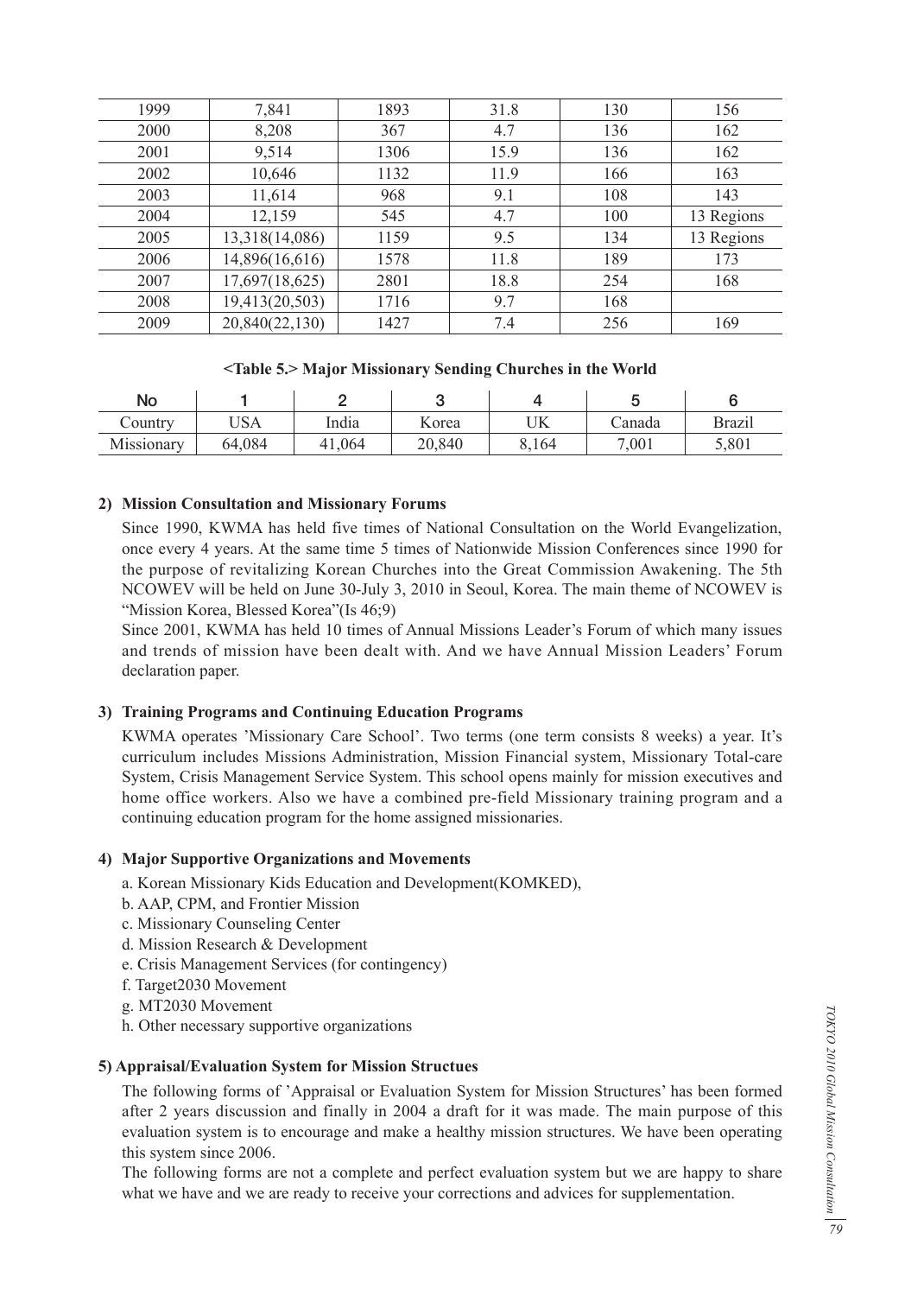# Appraisal Indexes for a Mission Structure

| <b>Agency Name</b>                      |                                                                                                                                                                                                                                                                                                                                                                                                                                                                                                                                                                                                                                                                           | Name of CEO                                                                               |                                      |  |  |  |  |  |
|-----------------------------------------|---------------------------------------------------------------------------------------------------------------------------------------------------------------------------------------------------------------------------------------------------------------------------------------------------------------------------------------------------------------------------------------------------------------------------------------------------------------------------------------------------------------------------------------------------------------------------------------------------------------------------------------------------------------------------|-------------------------------------------------------------------------------------------|--------------------------------------|--|--|--|--|--|
| <b>Founding Date</b>                    |                                                                                                                                                                                                                                                                                                                                                                                                                                                                                                                                                                                                                                                                           | <b>CEO's AssumptionDate/</b><br><b>Service Term</b>                                       | Assumption Date: Term of<br>Service: |  |  |  |  |  |
| <b>Number of Personnel</b>              | Bona Fide: Associate:                                                                                                                                                                                                                                                                                                                                                                                                                                                                                                                                                                                                                                                     | HQs: Total Number (Full-Time: ; Part-time: ) Number of Missionaries: Number of Countries: |                                      |  |  |  |  |  |
| <b>Agency Address</b>                   |                                                                                                                                                                                                                                                                                                                                                                                                                                                                                                                                                                                                                                                                           |                                                                                           |                                      |  |  |  |  |  |
| Phone                                   |                                                                                                                                                                                                                                                                                                                                                                                                                                                                                                                                                                                                                                                                           | <b>FAX</b>                                                                                |                                      |  |  |  |  |  |
| Home Page                               |                                                                                                                                                                                                                                                                                                                                                                                                                                                                                                                                                                                                                                                                           | E-Mail                                                                                    |                                      |  |  |  |  |  |
|                                         | Office Building (Rented: Owned: Other: )                                                                                                                                                                                                                                                                                                                                                                                                                                                                                                                                                                                                                                  |                                                                                           |                                      |  |  |  |  |  |
|                                         | Number of Computer: Number of Personnel for a Computer:                                                                                                                                                                                                                                                                                                                                                                                                                                                                                                                                                                                                                   |                                                                                           |                                      |  |  |  |  |  |
| OfficeProperty &                        | Publications:                                                                                                                                                                                                                                                                                                                                                                                                                                                                                                                                                                                                                                                             |                                                                                           |                                      |  |  |  |  |  |
| <b>Fixtures</b>                         | * Please fill the Number of Office Fixtures below:<br>Computer(), Copier(), Fax(), Beam Projector(), Phone(), Desk(),<br>Scanner(), CD Lighter(), Vehicle(), Conference Hall(),<br>Guest House (), others()                                                                                                                                                                                                                                                                                                                                                                                                                                                               |                                                                                           |                                      |  |  |  |  |  |
| Main Ministries in the<br><b>Fields</b> | * Tick Being Applicable To the Below Items:<br>Language Program(), Church Planting(), Discipling(), Bible School(),<br>Leadership Nurturing(), Pastoral Training(), Seminary(),<br>Sunday School(), Literature(), Education(Kindergarten & Institution(),<br>Medical(), Relief(), Computer(), Teaching(), Praise(),<br>Missionary at Large(), Partnership(), Counseling(), Sports(), BAM(),<br>Technology & Professional Training (), Media(), NGO(),<br>Tribes/People Groups(), $R & D($ ), the Disables(), Drug & Healing(),<br>Administration(), Bible Translation(), Illiteracy(),<br>Missionary Training(), Diaspora(), Campus(), Women(), Youth(),<br>Young Adult() |                                                                                           |                                      |  |  |  |  |  |
| <b>Mission Fields</b>                   | S. Asia(), S.E. Asia(), N.E. Asia(), C. Asia(), Eurasia(),<br>E. Europe(), W. Europe(), S.E. Africa(), W.C. Africa(),<br>N. Africa & M.E(), L. America(), N. America/Caribbean(),<br>S. Pacific(), Oceania(), Home Foreign Mission().                                                                                                                                                                                                                                                                                                                                                                                                                                     |                                                                                           |                                      |  |  |  |  |  |

# **1. General Resume of an Agency**

# **2. History of An Agency**

| <b>Dates</b> | <b>Contents and Details</b> |
|--------------|-----------------------------|
|              |                             |

# **3. Organizational Structures and Network**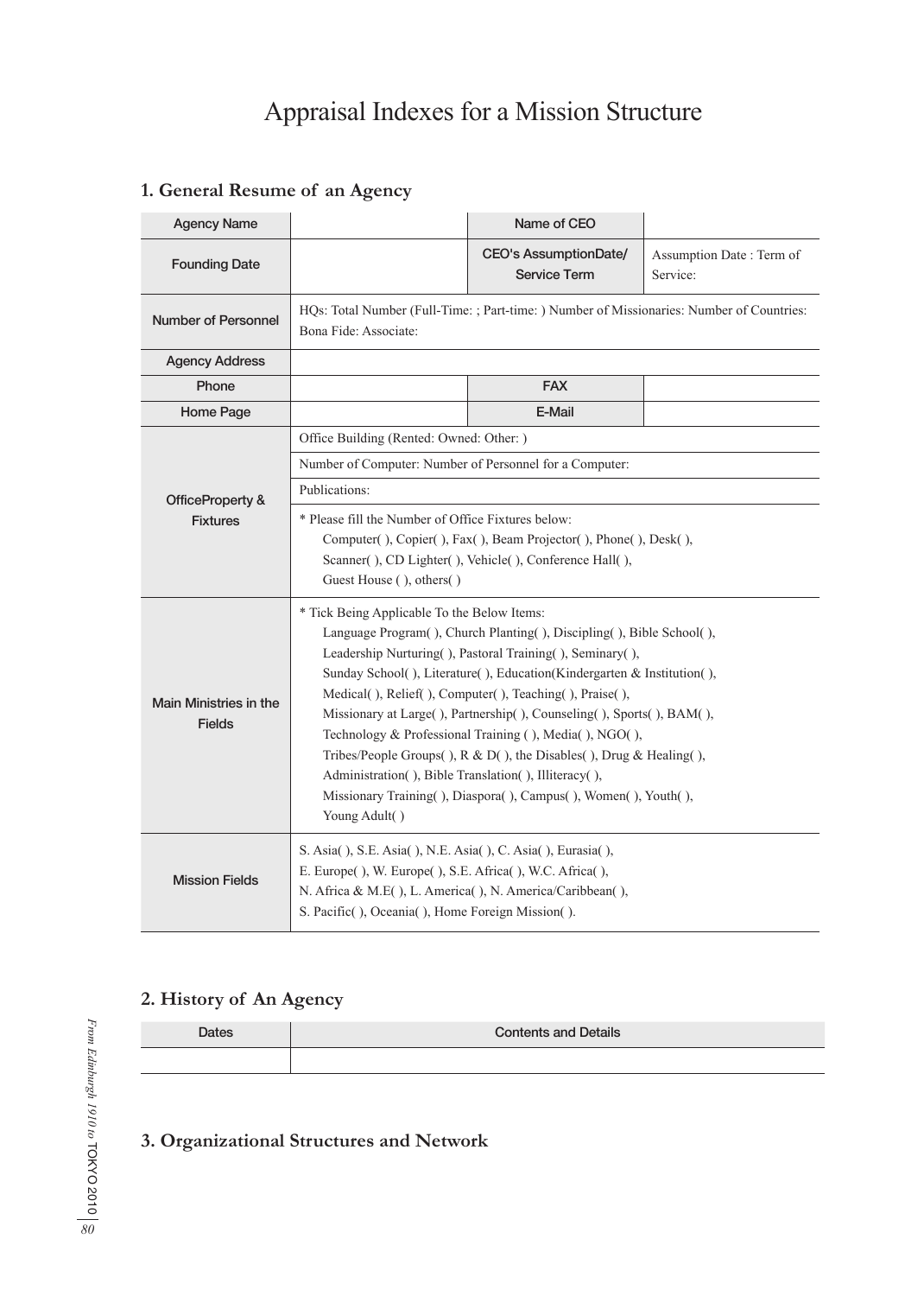| <b>Items</b>                        | <b>Index Details</b>                                             | <b>Valuation Index</b>                                                                                                                                                                                                                                                                                    |      |  |      |      |           | Remarks                |
|-------------------------------------|------------------------------------------------------------------|-----------------------------------------------------------------------------------------------------------------------------------------------------------------------------------------------------------------------------------------------------------------------------------------------------------|------|--|------|------|-----------|------------------------|
|                                     | 1) Major Founding<br>Purpose                                     | 1Point=Existence, -1Point=None                                                                                                                                                                                                                                                                            | E, N |  |      |      |           | $+$ , -                |
|                                     | 2) Ethos                                                         | 1Point=Existence, -2Point=None                                                                                                                                                                                                                                                                            | E, N |  |      |      |           | $+$ , -                |
|                                     | 3) Divine Calling                                                | 1Point=Existence, -3Point=None                                                                                                                                                                                                                                                                            |      |  | E, N |      |           | $+$ , -                |
|                                     | 4) Board of Government                                           | 1Point=Existence, -4Point=None                                                                                                                                                                                                                                                                            |      |  |      | E, N |           | $+$ , -                |
| 1.<br>System of<br>Operation        | 5) Frequency of Board<br>Meeting                                 | 1Point=1Meeting,<br>2Points=2Mts,<br>3Points=3Mts,<br>4Points=4Mts,<br>5Points=5Mts Over                                                                                                                                                                                                                  |      |  |      |      | 1 2 3 4 5 | Verification<br>Needed |
|                                     | 6) Participation Level of<br>the Board Meetings                  | 1Point=20% Under Participation<br>2Points=20%~39% Participation<br>3Points=40%~59% Participation<br>4Points=60%~79% Participation<br>5Points=80% Over Participation                                                                                                                                       |      |  |      |      | 1 2 3 4 5 | Same                   |
|                                     | 1) Staffing Relevancy                                            | 1Point=7 Persons Lack/Over<br>2Points=5-6 Lack/Over<br>3Points=3-4 Lack/Over<br>4Points=1-2 Lack/Over<br>$5 = /$                                                                                                                                                                                          |      |  |      |      | 1 2 3 4 5 | Same                   |
|                                     | 2) Appropriateness of<br><b>Staffing Process</b>                 | 1Point= internal Recommendation,<br>2Points=Recommendation by t Churches or Related<br>Agencies,<br>3Points=Recommendation by Both Churches and<br>Agencies,<br>4Points= Partial Public Nomination,<br>5Points= Public Nomination                                                                         |      |  |      |      | 1 2 3 4 5 | Same                   |
| 2.                                  | 3) Posting Relevancy of<br>the Staffs                            | 1Point=Free Posting,<br>2Points=Posting by Talents,<br>3Points=Posting by Expert,<br>4Points=Posting by Talents and Expert,<br>5Points=Posting by Talents, Expert, and<br>Experiences                                                                                                                     |      |  |      |      | 1 2 3 4 5 | Same                   |
| Personnel<br>(Home Office<br>Staff) | 4) Appropriateness of<br>Personnel<br>developments               | 1Point=Lack of OJT.<br>2Points= Office Self OJT.<br>3Points=Domestic OJT Program,<br>4Points= Overseas OJT Program<br>5Points=Overseas OJT Program in Korea                                                                                                                                               |      |  |      |      | 1 2 3 4 5 | Same                   |
|                                     | 5) Staff's Managing<br>Competency (20% of<br>staff to each item) | 1Point=management Experience,<br>2Points=Management Experience +a Certificate of<br>Qualification<br>3Points=Management Experience+A Certificate+<br>Aacademic degree<br>4Points=M. Ex+A certificate+academic<br>degree+Field Experience<br>5Points=M. Ex+A certificate+Degree+Field<br>Ex+Field Language |      |  |      |      | 1 2 3 4 5 | Same                   |
|                                     | 6) Staff's Conflict<br>Management Skills<br>(Care System)        | 1Point=Lack/None of Care system<br>2Points=Care System Setting<br>3Points=care System Setting and Operation<br>4Points=Care System Setting+<br>Operation+Effectiveness 50% Under<br>5Points=Care System Setting+<br>operation+Effectiveness 50%~100%                                                      |      |  |      |      | 1 2 3 4 5 | Same                   |

# **4. Assessment System For A Mission Structure**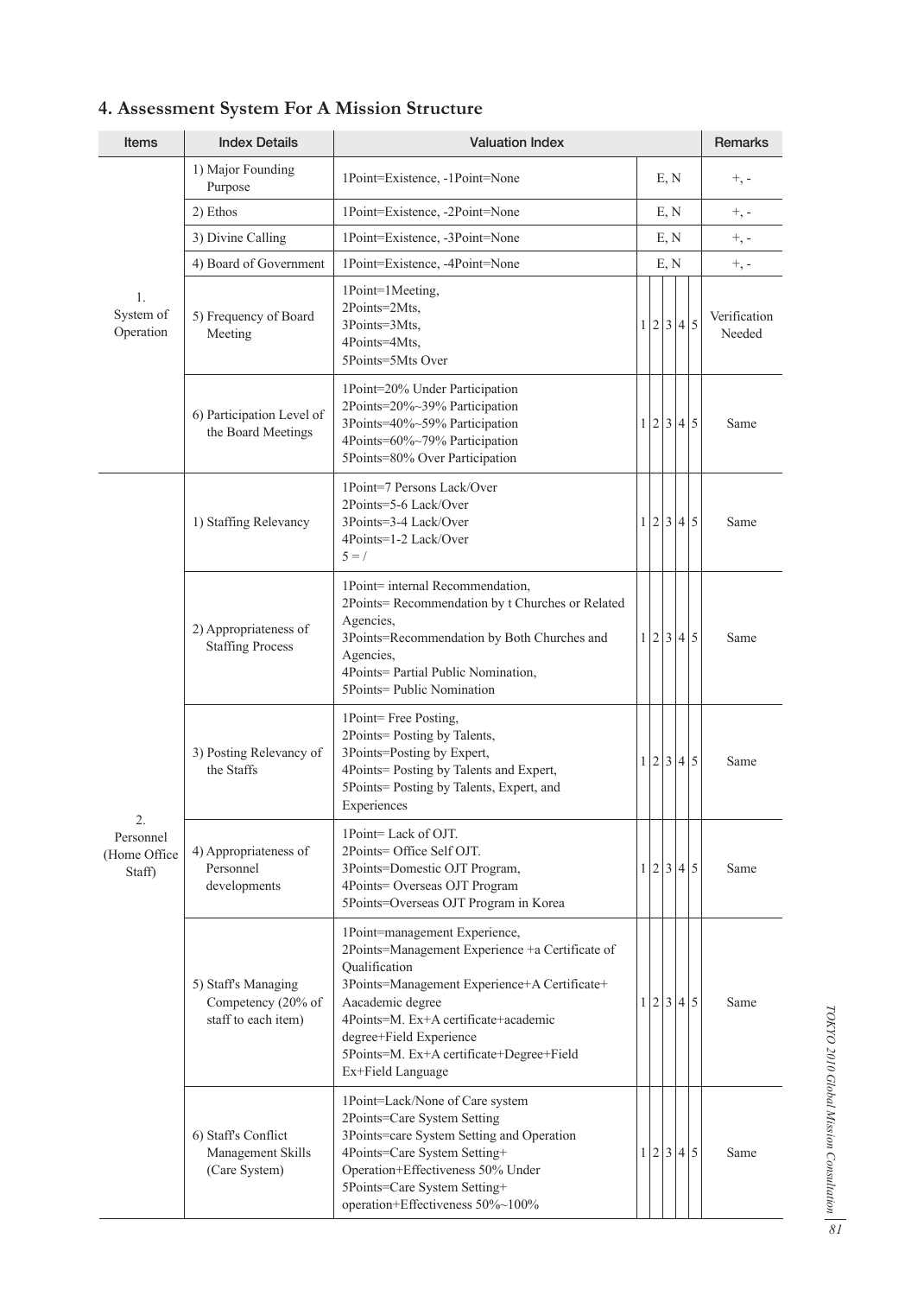| <b>Items</b>                            | <b>Index Details</b>                                                | <b>Valuation Index</b>                                                                                                                                                                                                                                                                                                                                                                                 |                |  |  |  |           | Remarks |
|-----------------------------------------|---------------------------------------------------------------------|--------------------------------------------------------------------------------------------------------------------------------------------------------------------------------------------------------------------------------------------------------------------------------------------------------------------------------------------------------------------------------------------------------|----------------|--|--|--|-----------|---------|
| 3 <sub>1</sub><br>Financial<br>Policies | 1) Financial Planning<br>System                                     | 1Point= No Planning System 2Points=Short-Term<br>Planning with 1 Field Among Personnel, Material,<br>Information Resources,<br>3Points=Short-Term Planning with 2 Fields Among<br>Personnel, Material, Information Resources,<br>4Points=Short-Term Planning with Personnel,<br>Material, Information Resources<br>5Points=Semi-Long-Term Planning with Personnel,<br>Material, Information Resources  | 1 <sup>1</sup> |  |  |  | 2 3 4 5   | Same    |
|                                         | 2) Level of Financial<br>Security                                   | 1Point= Over 40% Lack Against Financial Planning<br>System 2Points=30%~39% Lack Against Financial<br>Planning System 3Points=20%~29% Lack Against<br>Financial Planning System 4Points=10%~19% Lack<br>Against Financial Planning System 5Points=10%<br>Under Lack~Satisfaction Stage                                                                                                                  |                |  |  |  | 1 2 3 4 5 | Same    |
|                                         | 3) Level of Effective<br>Financial<br>Expenditure                   | 1Point= No Curtailment of Expenditure Against<br><b>Financial Planning</b><br>2Points=1-5% Curtailment of Expenditure Against<br><b>Financial Planning</b><br>3Pts=6-10% Curtailment of Expenditure Against<br><b>Financial Planning</b><br>4Pts=11-15% Curtailment of Expenditure Against<br><b>Financial Planning</b><br>5Pts=16-20% Curtailment of Expenditure Against<br><b>Financial Planning</b> |                |  |  |  | 1 2 3 4 5 | Same    |
|                                         | 4) Degree of Financial<br>Transparency                              | 1Point=Not Open of the Balancing Accounts<br>2Points=Partial Inside Open of the Balancing<br>Accounts<br>3Points=Inside Open of the Balancing Accounts<br>4Points=Partial Outside Open of the Balancing<br>Accounts<br>5Points=Outside Open of the Balancing Accounts                                                                                                                                  |                |  |  |  | 1 2 3 4 5 | Same    |
|                                         | 5) Appropriateness of<br><b>Mission Fund Raising</b>                | 1Point=No Fund Raising for the Mission Budget<br>2Points=10%~19% Fund Raising for the Mission<br><b>Budget</b><br>3Points=20%~29% Fund Raising for the Mission<br><b>Budget</b><br>4Points=30%~39% Fund Raising for the Mission<br><b>Budget</b><br>5Points=40%~50% Fund Raising for the Mission<br><b>Budget</b>                                                                                      | 1 <sup>1</sup> |  |  |  | 2 3 4 5   | Same    |
|                                         | 6) Level of<br>Effectiveness of the<br>regular Financial<br>Support | 1Pont=Over 4Times Per Month Delaying or Lack of<br>Support<br>2Points=3 Times Per Month Delaying or Lack of<br>Support<br>3Points=2 Times Per Month Delaying or Lack of<br>Support<br>4Points=1 Time Per Month Delaying or Lack of<br>Support<br>5Points=In-Time Support as Planned Budget                                                                                                             |                |  |  |  | 1 2 3 4 5 | Same    |
|                                         | 7) Welfare System for<br>Missionaries and the<br>Staff              | 1Point=None<br>2Points=1-5% of the Support Rate<br>3Points=6-10% of the Support Rate 4Points=Over<br>11% of the Support Rate 5Points=Separate Fund for<br>the Personnel Welfare                                                                                                                                                                                                                        |                |  |  |  | 1 2 3 4 5 | Same    |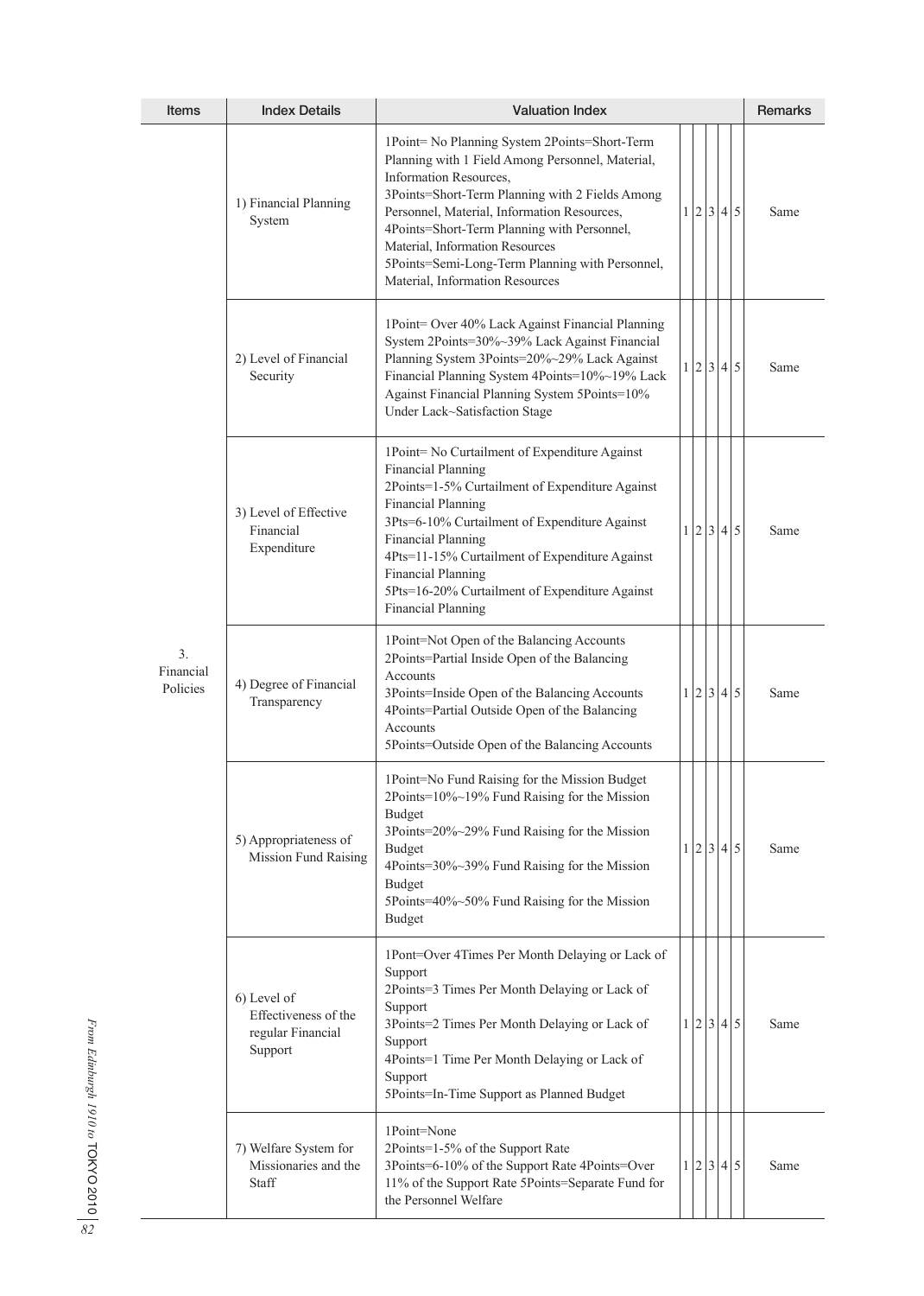| <b>Items</b>                                      | <b>Index Details</b>                                                                                      | <b>Valuation Index</b>                                                                                                                                                                                                                                                                                                                                                                                |  |     |  |         |           | Remarks                                                                                                                  |
|---------------------------------------------------|-----------------------------------------------------------------------------------------------------------|-------------------------------------------------------------------------------------------------------------------------------------------------------------------------------------------------------------------------------------------------------------------------------------------------------------------------------------------------------------------------------------------------------|--|-----|--|---------|-----------|--------------------------------------------------------------------------------------------------------------------------|
| 4.<br>Ministries<br>A. Direct<br>Ministries       | 1) Ministry Planning                                                                                      | 1Point=None<br>2points=Among Ministry Plan, Promotion Plan,<br>Evaluation Plan, Stressing weight to only 1 item<br>3Points=Among Ministry Plan, Promotion Plan,<br>Evaluation Plan, Stressing weight to 2 items<br>4Points=Embracing Ministry Plan, Promotion Plan,<br><b>Evaluation Plan</b><br>5Points=Embracing Ministry Plan, Promotion Plan,<br>Evaluation Plan, Time, and Other necessary items |  |     |  |         | 1 2 3 4 5 | Including all<br>Ministries<br>like<br>Recruiting,,<br>Education,<br>Training,<br>Sending,<br>Supporting<br>Missionaries |
|                                                   | 2) Application of<br><b>Planned Ministries</b>                                                            | 1Point=No Application<br>2Points=Application to Stress Weight to 1 item<br>3Points=Application to Stress Weight to 2 items<br>4Points=Embracing Application to 3 items<br>5Points=Embracing application to 3 items, Time, and<br>Other necessary Items                                                                                                                                                |  |     |  |         | 1 2 3 4 5 |                                                                                                                          |
|                                                   | 3) Productivity/<br>Effectiveness of<br>Accountable<br>Ministries                                         | 1Point=Under 60% Transaction of Accountable<br>Ministries<br>2Points=60%-69% Transaction of accountable<br>Ministries<br>3points=70%-79% Transaction of accountable<br><b>Ministries</b><br>4points=80%-89% Transaction of accountable<br>Ministries<br>5points=90% Above Transaction of accountable<br>Ministries                                                                                    |  |     |  | 1 2 3 4 | $\vert$ 5 |                                                                                                                          |
|                                                   | 4) Outcome of<br>Ministries                                                                               | 1Point=Under 60% Achieved one's Goals/Objectives<br>2Points=60%-69% Achieved one's Goals/Objectives<br>3Points=70%-79% Achieved one's Goals/Objectives<br>4Points=80%-89% Achieved one's Goals/Objectives<br>5Points=90% Above Achieved one's Goals/<br>Objectives                                                                                                                                    |  |     |  |         | 1 2 3 4 5 |                                                                                                                          |
|                                                   | 5) Effectiveness of<br>Support and Care for<br>Missionaries                                               | 1Point=Under 60% Transaction of Planned Support/<br>Care system<br>2Points=60%-69% Transaction of Planned Support/<br>Care system<br>3Points=70%-79% Transaction of Planned Support/<br>Care system<br>4Points=80%-89% Transaction of Planned Support/<br>Care system<br>5Points=90% above Transaction of Planned Support/<br>Care system                                                             |  |     |  |         | 1 2 3 4 5 | Missionary<br>Total-Care<br>System                                                                                       |
|                                                   | 6) Ministry Selection<br>and Concentration on<br>Conforming with<br><b>Agency's Purposes</b><br>and Goals | 1Point=Under 60% Achieved the goals<br>2Points=60%-69% Achieved the goals<br>3Points=70%-79% Achieved the goals<br>4Points=80%-89% Achieved the goals 5Points=90%<br>Over Achieved the goals                                                                                                                                                                                                          |  |     |  |         | 1 2 3 4 5 | Such as<br>Ministry of<br>Area/People<br>groups                                                                          |
| 4.<br>Ministries<br><b>B.</b> Network<br>Ministry | 1) Network System of<br>the Supporters/<br>Churches                                                       | 1Point=Prayer Network<br>2Points=Prayer Network+Information Joint<br>3Points=Prayer Network+Information Joint+Visiting<br>4Points=Prayer Network+Information<br>Joint+Visiting+Human Resources Network<br>5Points=Prayer Network+Information<br>Joint+Visiting+Human Resources Network+Mission<br>Conference/Meetings Participation                                                                   |  | 1 2 |  |         | 3 4 5     | Network<br>System &<br>Scheduled                                                                                         |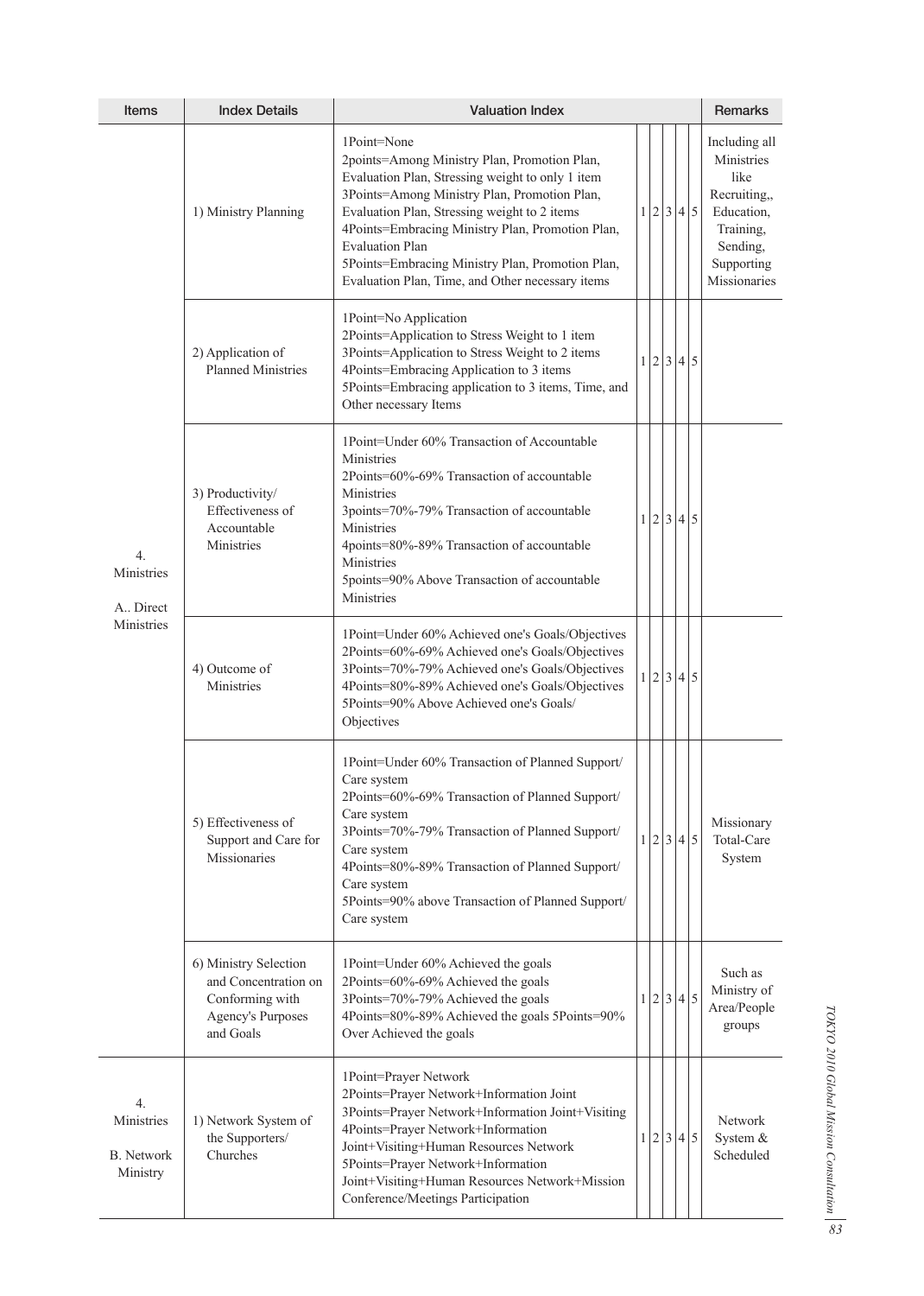| Items                                             | <b>Index Details</b>                         | <b>Valuation Index</b>                                                                                                                                                                                                                                                                                                                                                                                                                               | Remarks |     |  |           |                                               |
|---------------------------------------------------|----------------------------------------------|------------------------------------------------------------------------------------------------------------------------------------------------------------------------------------------------------------------------------------------------------------------------------------------------------------------------------------------------------------------------------------------------------------------------------------------------------|---------|-----|--|-----------|-----------------------------------------------|
| 4.<br>Ministries<br><b>B.</b> Network<br>Ministry | 2) Network System with<br>Other Agencies     | 1Point=None<br>2Points=Ministry Connection<br>3points=Ministry Connection+Meetings<br>Participation<br>4Points=Ministry Connection+Joint<br>Meetings+Holding Joint Conferences<br>5Points=Ministry Connection+Joint<br>Meetings+Holding Joint Conference+Sharing<br>Mission Information                                                                                                                                                              |         |     |  | 1 2 3 4 5 |                                               |
|                                                   | 3) Network System with<br>the Mission fields | 1Point=None<br>2Points=Care Network<br>3Points=Care Network+Field Visiiting of Executives<br>and Supporters<br>4Points=Care Network+Field Visiiting of Executives<br>and Supporters+Accountable Field Office<br>5Points=Care Network+Field Visiiting of Executives<br>and Supporters+ Accountable Field Office+Mission<br>Partnership                                                                                                                | 1       | 2   |  | 3 4 5     |                                               |
| 5.<br>Mission R<br>$&D$ .                         | 1) Ministry Data Filing<br>System            | 1Point=None<br>2Points=Ministry Data Collecting<br>3Points=Ministry Data Collecting and Filing<br>4Points=Ministry Data Files Sharing<br>5Points=Ministry Data files usage                                                                                                                                                                                                                                                                           |         |     |  | 1 2 3 4 5 |                                               |
|                                                   | 2) Mission R&D<br>Sharing                    | 1Point=Prayer Letter<br>2Points=Prayer Letter+Internet Letters<br>3Points=Prayer Letter+Internet+Mission R&D<br>Publication<br>4Points=Prayer Letter+Internet+Mission R&D<br>Publication+Home Sharing<br>5points=Prayer Letters+Internet+Mission R&D<br>Publication+Home and Abroad Sharing                                                                                                                                                          |         |     |  | 1 2 3 4 5 |                                               |
|                                                   | 3) Mission R&D<br><b>Budgets</b>             | 1Point=None<br>2points=1-5% of Home Budgets<br>3points=6-10% Home Budgets<br>4points=11% Above of Home Budgets<br>5Points=Separate Fund System for R&D Budgets                                                                                                                                                                                                                                                                                       |         |     |  | 1 2 3 4 5 |                                               |
|                                                   | 4) R&D for Field<br>Contexts                 | 1point=Field Religions<br>2points=Field Religions+Culture<br>(Language+History)<br>3Points=Field Religions+Culture<br>(Language+History)+Politics and Constitutions/<br>by-Laws<br>4points=Field Religions+Culture<br>(Language+History)+Politics and Constitution/<br>by-Laws+Economic Power<br>5Points=Field Religions+Culture<br>(Language+History)+Politics and Constitution/<br>by-Laws+Economic Power+Other Mission Groups<br>and Partnerships |         |     |  | 1 2 3 4 5 |                                               |
|                                                   | 5) Education/Training<br>System              | 1point=Missionary Candidates<br>2Points=Missionary Candidates+Interesting Groups<br>3Points=Candidates+Interesting Groups+Home Staff<br>4Points=Candidates+Interesting Groups+Home<br>Staff+Continuing Education Program<br>5Points=Candidates+Interesting Groups+Home<br>Staff+Continuing Education Program+MKs                                                                                                                                     |         | 1 2 |  | 3 4 5     | Training<br>Center<br>Setting: $+2$<br>Points |